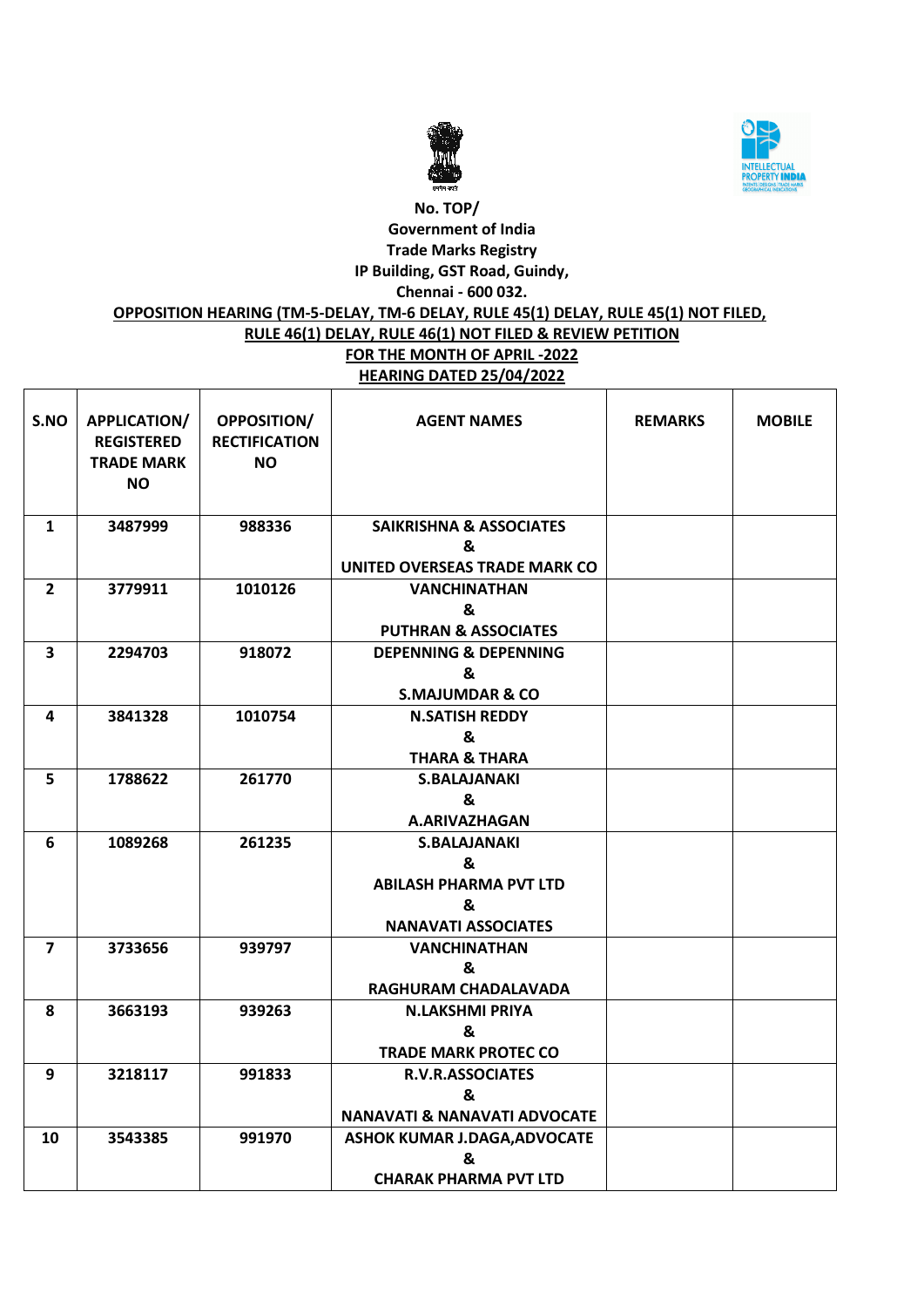| S.NO | <b>APPLICATION/</b><br><b>REGISTERED</b><br><b>TRADE MARK</b><br><b>NO</b> | <b>OPPOSITION/</b><br><b>RECTIFICATION</b><br><b>NO</b> | <b>AGENT NAMES</b>                 | <b>REMARKS</b> | <b>MOBILE</b> |
|------|----------------------------------------------------------------------------|---------------------------------------------------------|------------------------------------|----------------|---------------|
| 11   | 2342943                                                                    | 939632                                                  | <b>MADAMSER AND CO</b><br>&        |                |               |
|      |                                                                            |                                                         | <b>HARIKRISHNA S HOLLA</b>         |                |               |
| 12   | 3487963                                                                    | 988339                                                  | <b>SAIKRISHNA &amp; ASSOCIATES</b> |                |               |
|      |                                                                            |                                                         | &                                  |                |               |
|      |                                                                            |                                                         | UNITED OVERSEAS TRADE MARK CO      |                |               |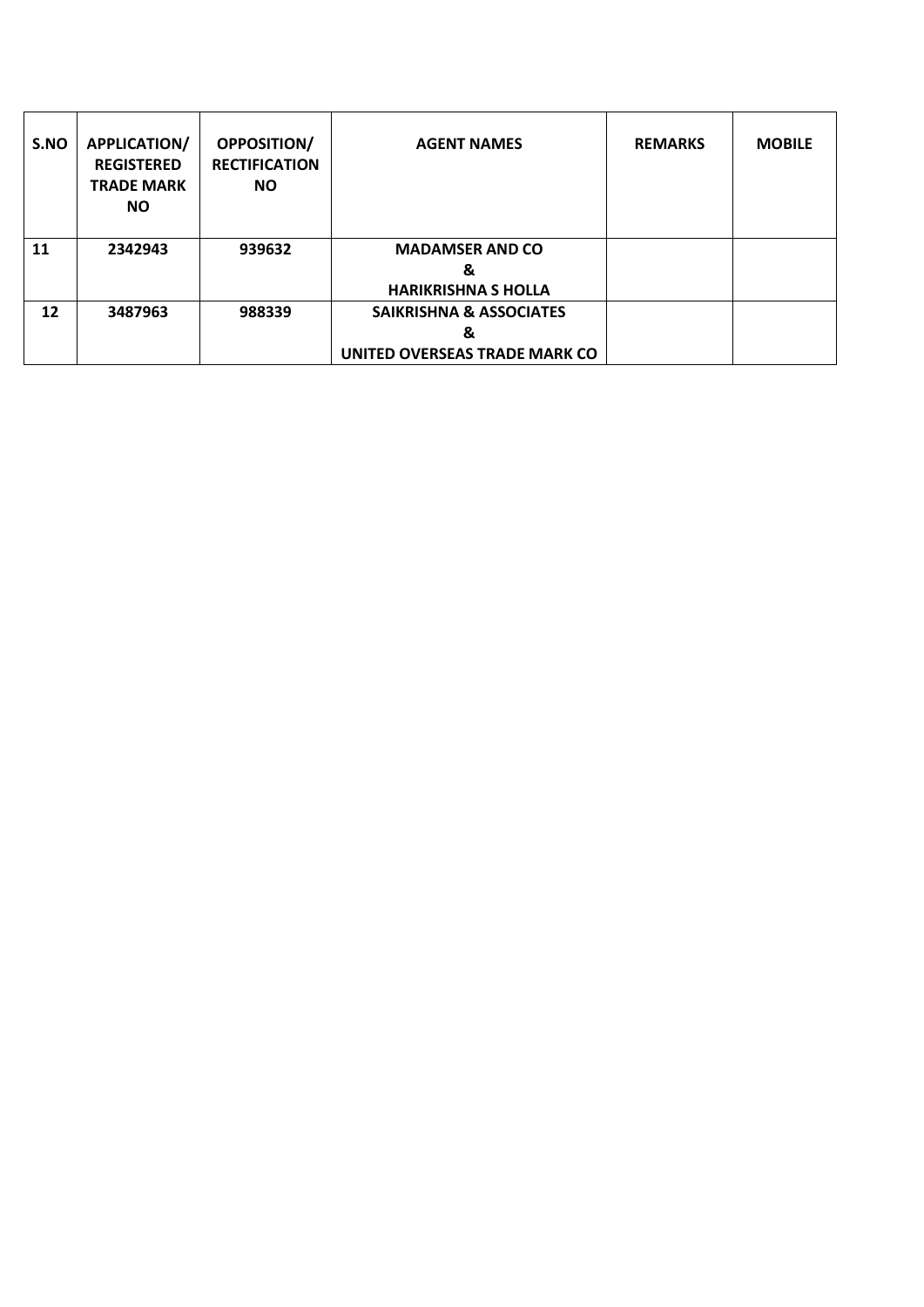



### **No. TOP/ Government of India Trade Marks Registry IP Building, GST Road, Guindy, Chennai - 600 032.**

### **OPPOSITION HEARING (TM-5-DELAY, TM-6 DELAY, RULE 45(1) DELAY, RULE 45(1) NOT FILED,**

## **RULE 46(1) DELAY, RULE 46(1) NOT FILED & REVIEW PETITION**

**FOR THE MONTH OF APRIL -2022 HEARING DATED 26/04/2022**

| S.NO                    | <b>APPLICATION/</b><br><b>REGISTERED</b><br><b>TRADE MARK</b><br><b>NO</b> | <b>OPPOSITION/</b><br><b>RECTIFICATION</b><br>NO. | <b>AGENT NAMES</b>                                                          | <b>REMARKS</b> | <b>MOBILE</b> |
|-------------------------|----------------------------------------------------------------------------|---------------------------------------------------|-----------------------------------------------------------------------------|----------------|---------------|
| $\mathbf{1}$            | 2415783                                                                    | 861131                                            | <b>JACOB KURIAN</b><br>&<br><b>BAGYA RAGHAVAN</b>                           |                |               |
| $\overline{2}$          | 2981520                                                                    | 865819                                            | <b>MAKYAM KALPANA NAVEEN</b><br>&<br>THE ACME COMPANY                       |                |               |
| $\overline{\mathbf{3}}$ | 2917608                                                                    | 865560                                            | <b>MADHUSUDAN PUTTA</b><br>&<br><b>HOLLA ASSOCIATES</b>                     |                |               |
| 4                       | 2898649                                                                    | 902615                                            | <b>S.BALAJANAKI</b><br>&<br><b>D.P.AHUJA &amp; CO</b>                       |                |               |
| 5                       | 1500550                                                                    | 262713                                            | V.VEERARAGHAVAN, ADVOCATE<br>&<br><b>D.SEN &amp; CO</b>                     |                |               |
| 6                       | 1285276                                                                    | 198555                                            | PERUMBULAVIL RADHAKRISHNAN<br>&<br><b>KRISHNAN &amp; SAURASTRI</b>          |                |               |
| $\overline{7}$          | 2936329                                                                    | 859217                                            | <b>INDUSLAW</b><br>&<br><b>A.V.NATHAN ASSOCIATES</b>                        |                |               |
| 8                       | 3003775                                                                    | 868153                                            | <b>L.R.SWAMI CO</b><br>&<br><b>K &amp; S PARTNERS</b>                       |                |               |
| 9                       | 3012450                                                                    | 864861                                            | <b>S.BALAJANAKI</b><br>&<br><b>ARISTO PHARMACEUTICALS PVT</b><br><b>LTD</b> |                |               |
| 10                      | 3032027                                                                    | 865642                                            | <b>TOMY PAUL MAMPILLY</b><br>&<br><b>ANAND AND ANAND</b>                    |                |               |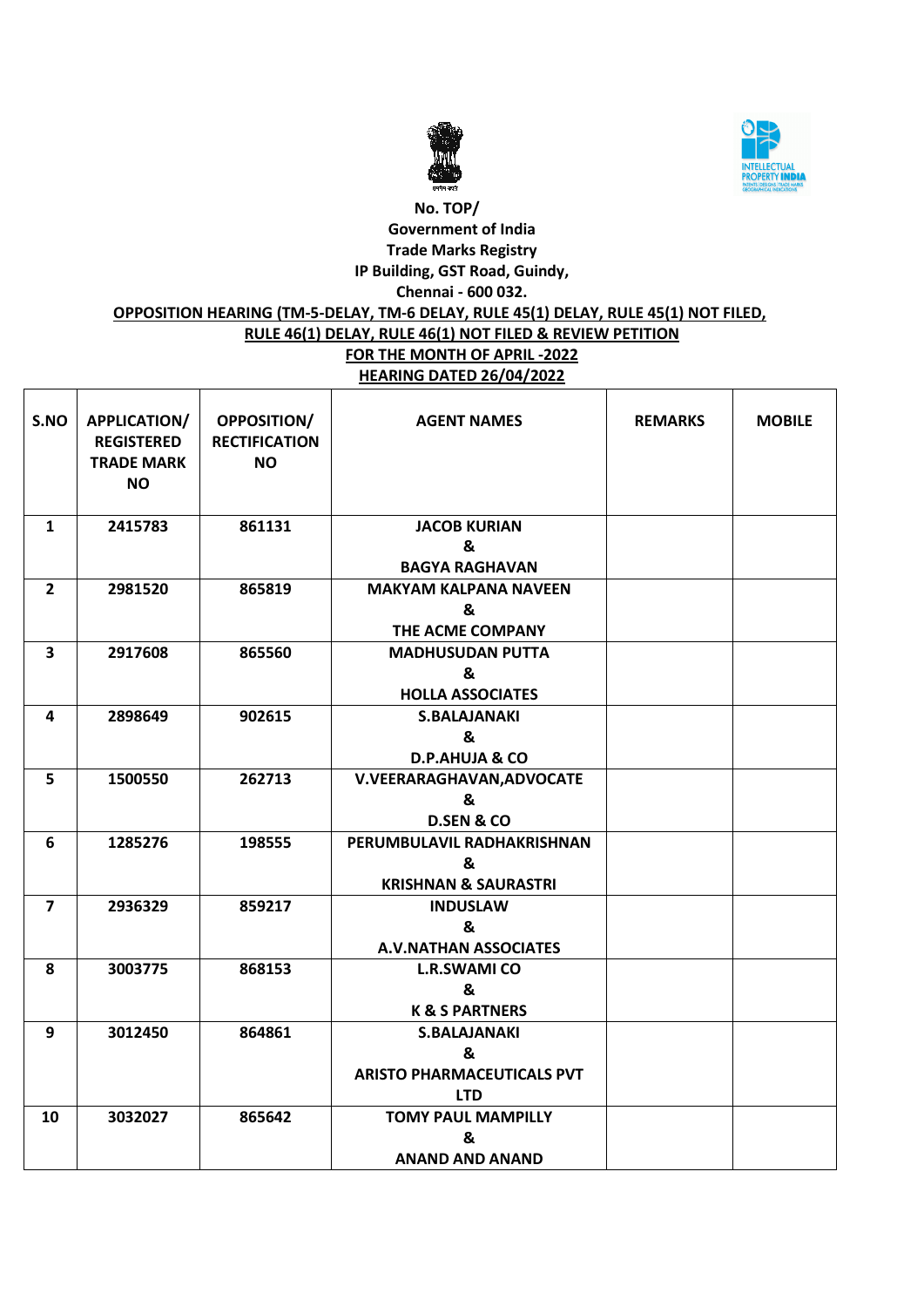| S.NO | <b>APPLICATION/</b><br><b>REGISTERED</b><br><b>TRADE MARK</b><br><b>NO</b> | <b>OPPOSITION/</b><br><b>RECTIFICATION</b><br><b>NO</b> | <b>AGENT NAMES</b>                                          | <b>REMARKS</b> | <b>MOBILE</b> |
|------|----------------------------------------------------------------------------|---------------------------------------------------------|-------------------------------------------------------------|----------------|---------------|
| 11   | 3452504                                                                    | 889897                                                  | <b>IPR LAW ASSOCIATES</b><br>&<br><b>MARKS &amp; RIGHTS</b> |                |               |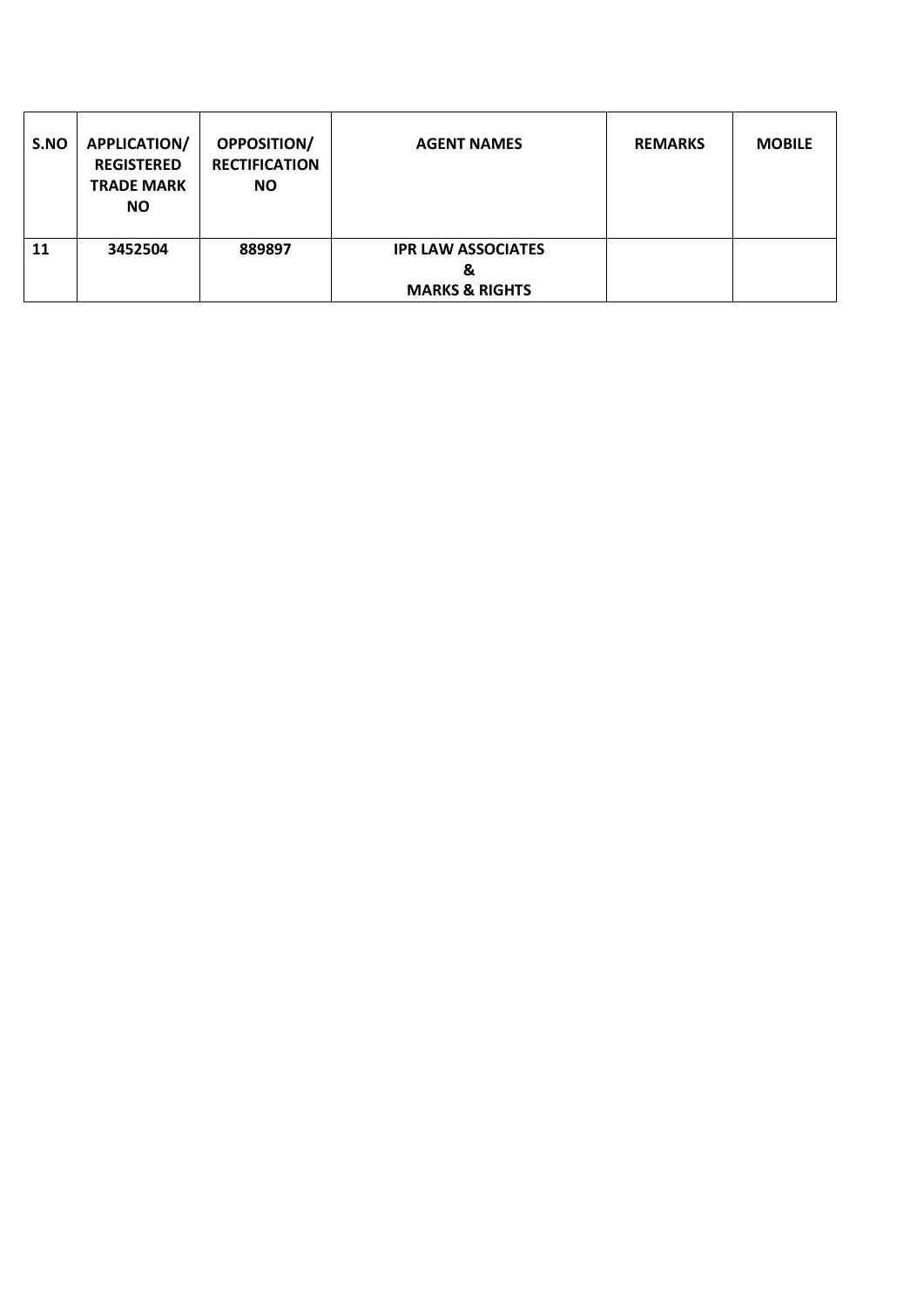



#### **No. TOP/ Government of India Trade Marks Registry IP Building, GST Road, Guindy, Chennai - 600 032. OPPOSITION HEARING (TM-5-DELAY, TM-6 DELAY, RULE 45(1) DELAY, RULE 45(1) NOT FILED, RULE 46(1) DELAY, RULE 46(1) NOT FILED & REVIEW PETITION FOR THE MONTH OF APRIL -2022 HEARING DATED 27/04/2022**

| S.NO           | APPLICATION/<br><b>REGISTERED</b><br><b>TRADE MARK</b><br><b>NO</b> | <b>OPPOSITION/</b><br><b>RECTIFICATION</b><br><b>NO</b> | <b>AGENT NAMES</b>                    | <b>REMARKS</b> | <b>MOBILE</b> |
|----------------|---------------------------------------------------------------------|---------------------------------------------------------|---------------------------------------|----------------|---------------|
| 1              | 1316152                                                             | 261182                                                  | P.C.N.RAGHUPATHY                      |                |               |
|                |                                                                     |                                                         | &                                     |                |               |
|                |                                                                     |                                                         | SINDHU KRISHNA CS.ADVOCATE            |                |               |
| $\mathbf{2}$   | 3494178                                                             | 993226                                                  | <b>DASWANI &amp; DASWANI</b>          |                |               |
|                |                                                                     |                                                         | &                                     |                |               |
|                |                                                                     |                                                         | A.P.GUPTA AND MS.NEETU                |                |               |
| 3              | 3494183                                                             | 993229                                                  | <b>DASWANI &amp; DASWANI</b>          |                |               |
|                |                                                                     |                                                         | &                                     |                |               |
|                |                                                                     |                                                         | A.P.GUPTA AND MS.NEETU                |                |               |
| 4              | 4045413                                                             | 992046                                                  | <b>GAM INDIA CONSULTANTS</b>          |                |               |
|                |                                                                     |                                                         | &                                     |                |               |
|                |                                                                     |                                                         | <b>SUN PHARMACEUTICAL INDUSTRIES</b>  |                |               |
|                |                                                                     |                                                         | <b>LIMITED</b>                        |                |               |
| 5              | 2540689                                                             | 940911                                                  | <b>S.BALAJANAKI</b>                   |                |               |
|                |                                                                     |                                                         | &                                     |                |               |
|                |                                                                     |                                                         | <b>DEPENNING &amp; DEPENNING</b>      |                |               |
| 6              | 3742079                                                             | 941598                                                  | <b>BANSAL &amp; COMPANY</b>           |                |               |
|                |                                                                     |                                                         | &                                     |                |               |
|                |                                                                     |                                                         | SANKAR VARADHARAJAN                   |                |               |
| $\overline{7}$ | 3742077                                                             | 941597                                                  | <b>BANSAL &amp; COMPANY</b>           |                |               |
|                |                                                                     |                                                         | &                                     |                |               |
|                |                                                                     |                                                         | <b>SANKAR VARADHARAJAN</b>            |                |               |
| 8              | 3352057                                                             | 991325                                                  | P.P.A.SAGEER                          |                |               |
|                |                                                                     |                                                         | &                                     |                |               |
|                |                                                                     |                                                         | <b>SINGH &amp; SINGH LAW FIRM LLP</b> |                |               |
| 9              | 3512351                                                             | 996256                                                  | <b>ANITA THOMAS</b>                   |                |               |
|                |                                                                     |                                                         | &                                     |                |               |
|                |                                                                     |                                                         | <b>VISHESH AND ASSOCIATES</b>         |                |               |
| 10             | 4051386                                                             | 991817                                                  | SINDHU KRISHNA CS.ADVOCATE            |                |               |
|                |                                                                     |                                                         | &                                     |                |               |
|                |                                                                     |                                                         | <b>MAHTTA &amp; CO</b>                |                |               |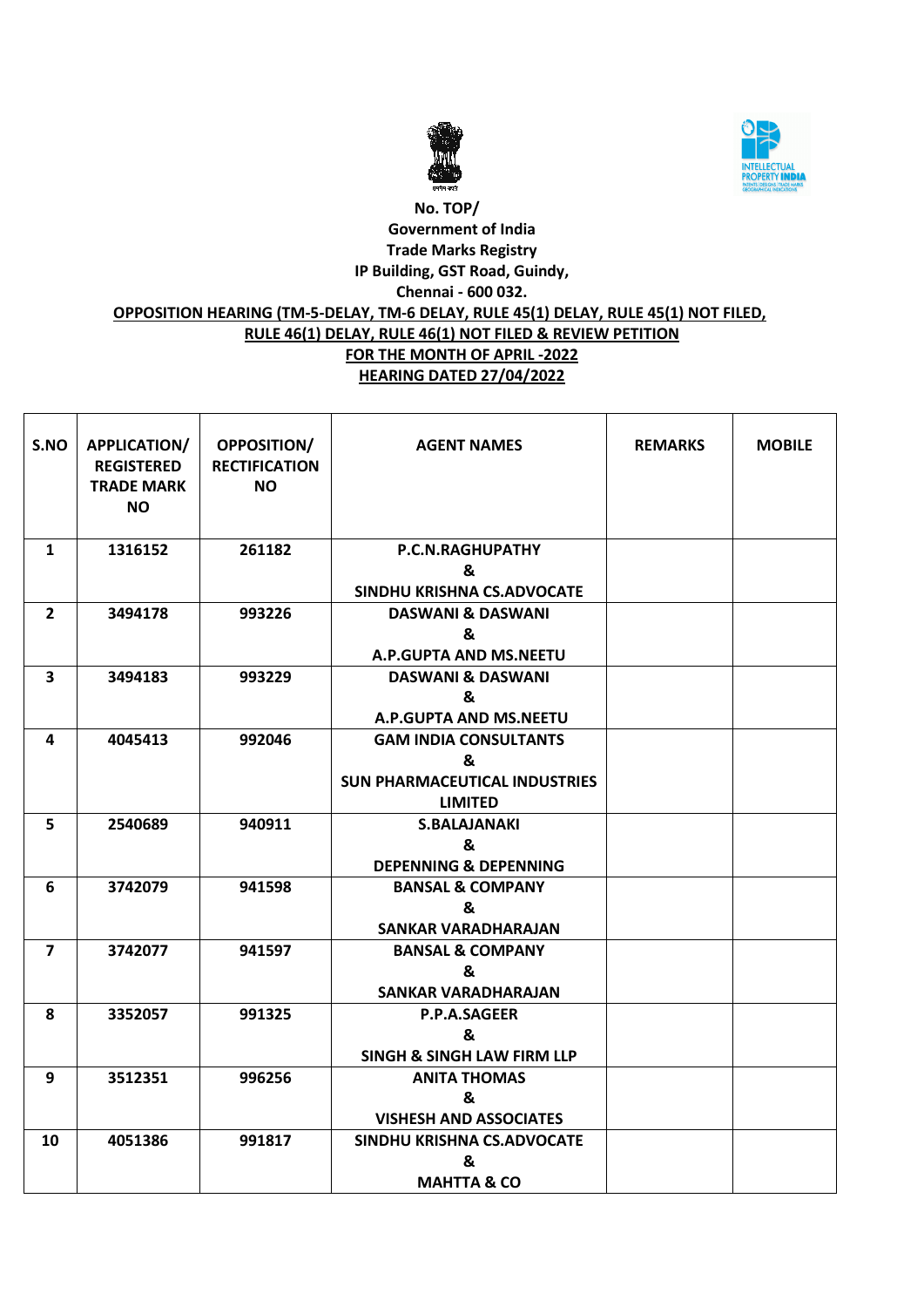| S.NO | <b>APPLICATION/</b><br><b>REGISTERED</b><br><b>TRADE MARK</b><br><b>NO</b> | OPPOSITION/<br><b>RECTIFICATION</b><br><b>NO</b> | <b>AGENT NAMES</b>                                              | <b>REMARKS</b> | <b>MOBILE</b> |
|------|----------------------------------------------------------------------------|--------------------------------------------------|-----------------------------------------------------------------|----------------|---------------|
| 11   | 3437818                                                                    | 991550                                           | <b>P.P.A.SAGEER</b><br>&<br><b>ASHOK KUMAR J.DAGA, ADVOCATE</b> |                |               |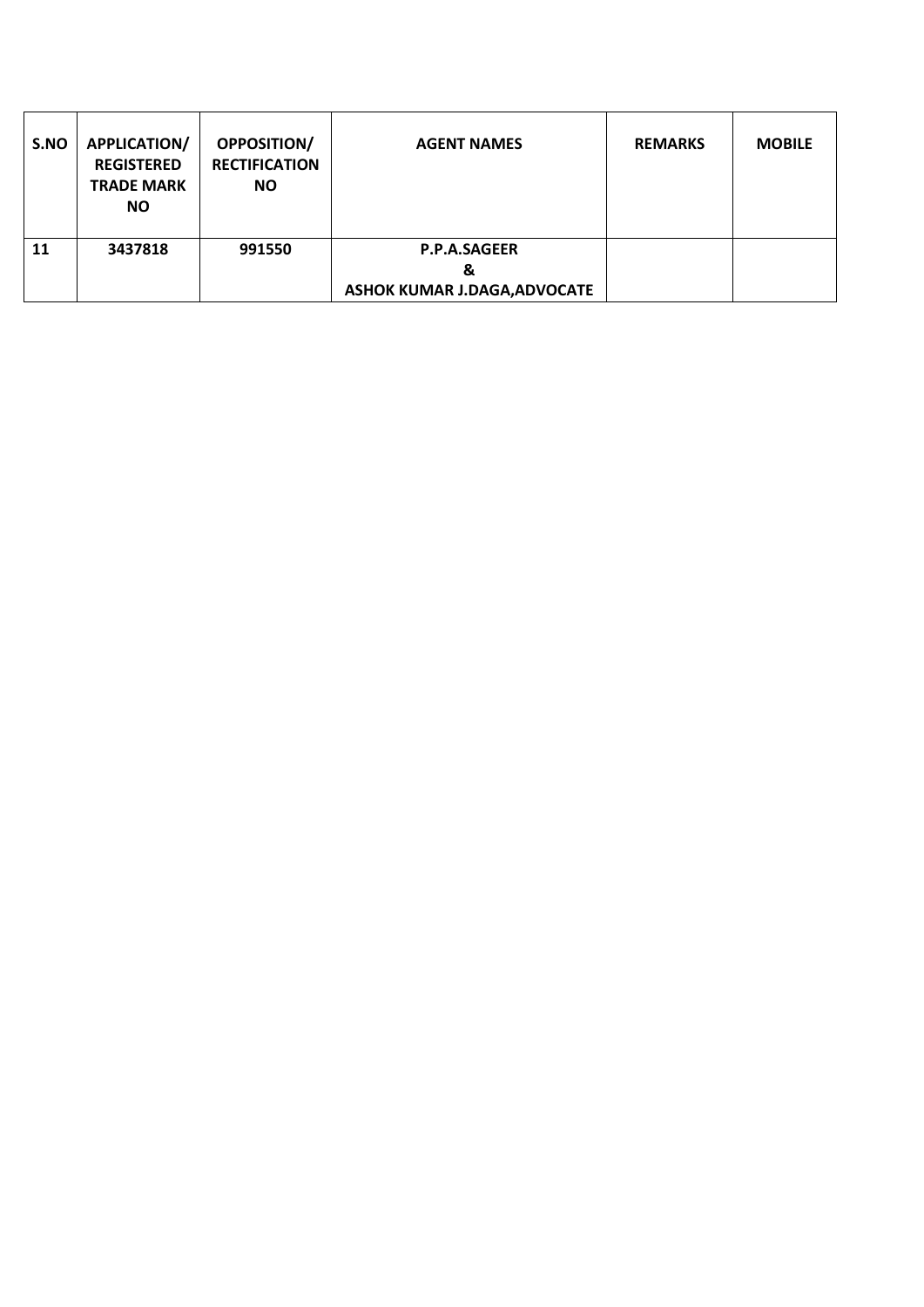



### **No. TOP/ Government of India Trade Marks Registry IP Building, GST Road, Guindy, Chennai - 600 032.**

### **OPPOSITION HEARING (TM-5-DELAY, TM-6 DELAY, RULE 45(1) DELAY, RULE 45(1) NOT FILED,**

# **RULE 46(1) DELAY, RULE 46(1) NOT FILED & REVIEW PETITION**

**FOR THE MONTH OF APRIL -2022 HEARING DATED 28/04/2022**

| S.NO           | <b>APPLICATION/</b><br><b>REGISTERED</b><br><b>TRADE MARK</b><br>NO. | <b>OPPOSITION/</b><br><b>RECTIFICATION</b><br><b>NO</b> | <b>AGENT NAMES</b>                        | <b>REMARKS</b> | <b>MOBILE</b> |
|----------------|----------------------------------------------------------------------|---------------------------------------------------------|-------------------------------------------|----------------|---------------|
| $\mathbf{1}$   | 2586328                                                              | 940350                                                  | <b>S.S.MALHOTRA</b>                       |                |               |
|                |                                                                      |                                                         | &                                         |                |               |
|                |                                                                      |                                                         | <b>FACTUM LAW</b>                         |                |               |
| $\mathbf{2}$   | 3749329                                                              | 945273                                                  | <b>S.LOGANATHAN</b>                       |                |               |
|                |                                                                      |                                                         | &                                         |                |               |
|                |                                                                      |                                                         | <b>RAHUL CHAUDHRY &amp; PARTNERS</b>      |                |               |
| 3              | 2586329                                                              | 940351                                                  | <b>FACTUM LAW</b>                         |                |               |
|                |                                                                      |                                                         | &                                         |                |               |
|                |                                                                      |                                                         | <b>S.S.MALHOTRA</b>                       |                |               |
| 4              | 2598087                                                              | 943167                                                  | <b>S.LOGANATHAN</b>                       |                |               |
|                |                                                                      |                                                         | &                                         |                |               |
|                |                                                                      |                                                         | <b>DINESH &amp; CO</b>                    |                |               |
| 5              | 2211109                                                              | 940564                                                  | <b>U.KASIPANDIAN</b>                      |                |               |
|                |                                                                      |                                                         | &                                         |                |               |
|                |                                                                      |                                                         | <b>GOLDFINN TECHNOLOGIES</b>              |                |               |
| 6              | 3720352                                                              | 935954                                                  | <b>NADAR VENNILA</b>                      |                |               |
|                |                                                                      |                                                         | &                                         |                |               |
|                |                                                                      |                                                         | <b>ANM GLOBAL INC</b>                     |                |               |
| $\overline{7}$ | 2616035                                                              | 943413                                                  | <b>ANAND AND ANAND</b>                    |                |               |
|                |                                                                      |                                                         | &                                         |                |               |
|                |                                                                      |                                                         | <b>TMGURU INTELLECTUAL PROPERTY</b>       |                |               |
|                |                                                                      |                                                         | <b>SERVICES LLP</b>                       |                |               |
| 8              | 3669793                                                              | 940620                                                  | <b>KOCHHAR &amp; CO</b>                   |                |               |
|                |                                                                      |                                                         | &                                         |                |               |
|                |                                                                      |                                                         | <b>MAHTTA &amp; CO</b>                    |                |               |
| 9              | 1632392                                                              | 260163                                                  | <b>DEPENNING &amp; DEPENNING</b>          |                |               |
|                |                                                                      |                                                         | &                                         |                |               |
|                |                                                                      |                                                         | <b>VARIKASERY &amp; VARIKASERY</b>        |                |               |
| 10             | 3715071                                                              | 942519                                                  | <b>KRISHNA &amp; SAURASTRI ASSOCIATES</b> |                |               |
|                |                                                                      |                                                         | <b>LLP</b>                                |                |               |
|                |                                                                      |                                                         | &                                         |                |               |
|                |                                                                      |                                                         | <b>SANDHYA THAKKAR</b>                    |                |               |